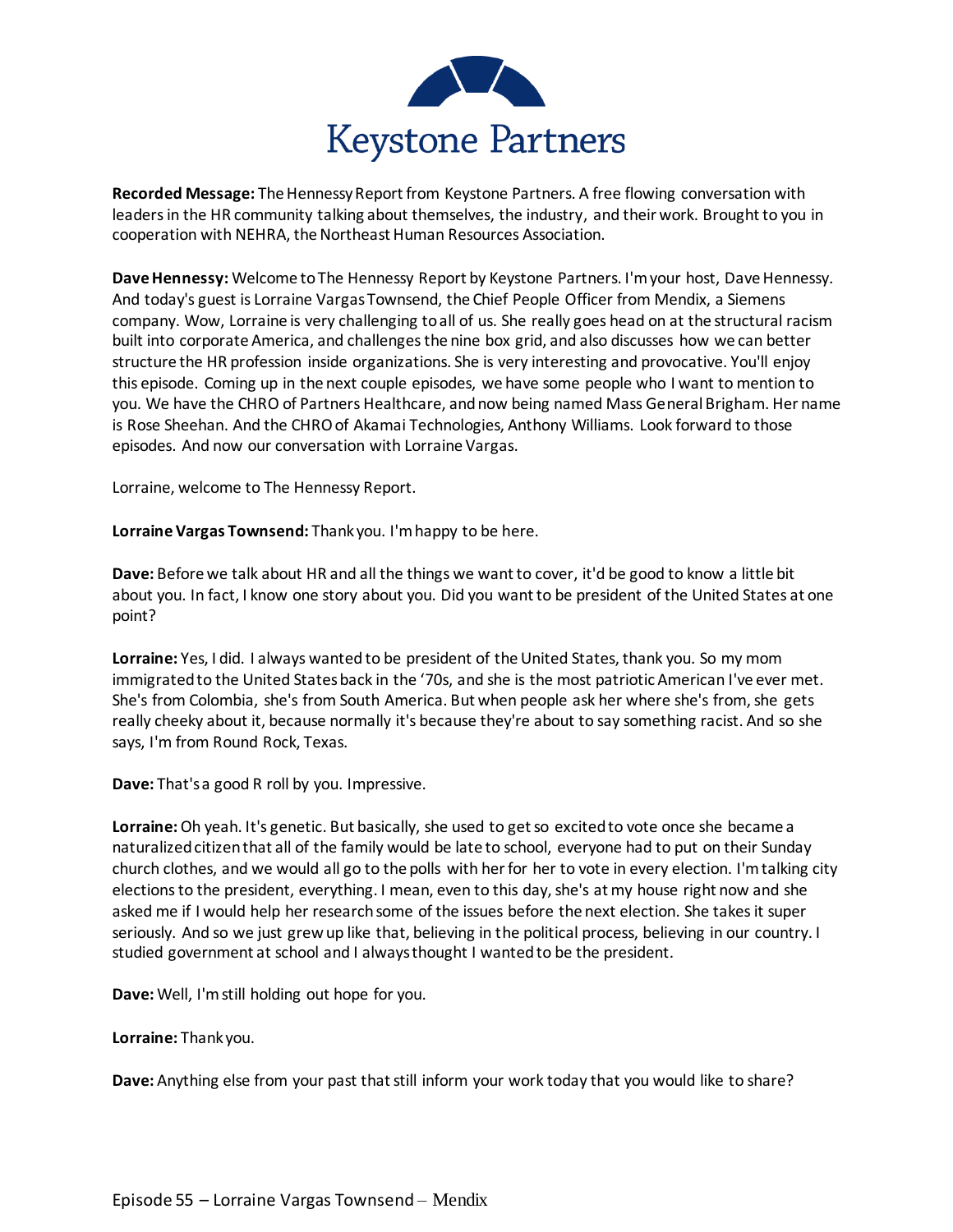

**Lorraine:** I'm a high school dropout. A lot of people don't expect that from a chief people officer. I dropped out when I was 15 because that's also the year that I came out. And we grew up in a small Texas town. And I was a really good student, I had a 4.3 GPA on a five point scale. So when I would walk down the hallways, the *teachers*would whisper, there's the lesbian. I was always a teacher's pet up until that moment when I started to kind of come to terms with who I was. So anytime we're talking about putting labels on people, about labeling people high potential, my hackles go up, because I just think if you put a bunch of labels on someone like me, I wouldn't be here today. And I have lots of times when the statistics would have held me down. My mom was a single mom, immigrant, I dropped out of high school. I've had cancer twice, with my first diagnosis they told me I would die in six months. So I'm kind of an underdog and a fighter. So I'm always watching out for those folks in my role.

**Dave:** In fact, you were at an event that Christina Luconi at Rapid7 hosted us at last year. I was quoting a former guest on the podcast, Kim Scott, when I questioned the panelists about the nine box grid. Another one of the past guests we've had, Juna Pierre, the founding president of NAAAHR New England. She's also a VP of HR at Eastern Bank. The things that Juna brought up and the nine box comment that Kim Scott has made about, it's almost immoral, I think those things started coming back to you.

**Lorraine:** Yeah. So we're at this panel and I'm identifying with everyone on the panel. They're my peers, it's the CHROs in Boston. And Juna basically stood up and said, "When I'm passionate about something, you stereotype me as the angry black woman. And so I'm never going to end up in your succession plan or in the top right corner of your nine box." So the nine box, as it stands today, works completely against her. And I was just sitting there kind of punched in the face, because I mean, I hate the nine box; and I think labeling people as high, medium, and low potential is one of the most ridiculous things we ask people to do as an HR function. She put it in exactly the right way for me to go, hell yes, that's why. And so, I followed her out like a total stalker, and I was just like, oh my God, I'm not doing enough. I'm not doing enough. How do I blow up the nine box?

And so, I've been trying to come up with a talk for HR leaders called Your Nine Box Is Racist, just because I know it'll make them squirm and maybe get them to listen. If we want to do right in the world, this is our moment to really be questioning the system and questioning the bias and racism in the system that HR supports and HR moves forward. And we're not doing it with bad intentions. I'm not saying that all the white ladies who run HR are racist, but I am saying that the system has bias built into it that it's continually keeping people down who are typically held down, and keeping people up who are typically held up and moved forward. And this is our moment. It's like in the '60s and '70s when the whole world was going under this social revolution, and HR at that moment took a change.

Before that we had always been doing HR in line with what was happening in the external environment. So Industrial Revolution, we're worried about health and safety. During World War I and World War II we focus on talent acquisition, because all the men left and we had to find alternative people to be doing the work. Then the Great Depression, the government and the economy was collapsing. And so companies had this one place that they could focus on really taking care of the people. That's when we became the really sexy personnel function, because we were focused on payroll, and benefits and pensions.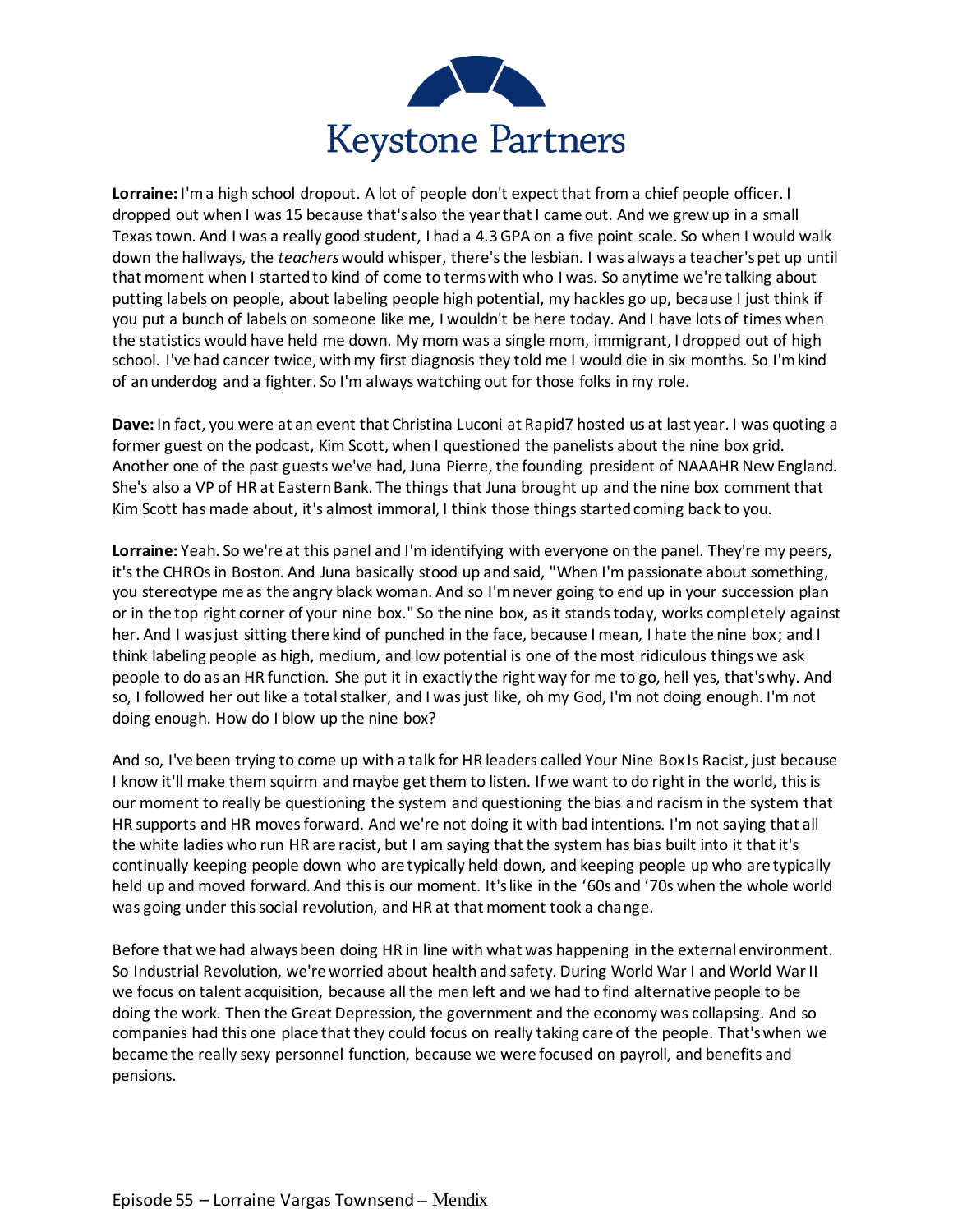

**Dave:** Right. In the 1940s, getting service people back into the workforce too, coming back from war.

**Lorraine:** Absolutely.

**Dave:** In fact, our industry, the career management outplacement industry, is rooted in that. That's how it started, actually.

**Lorraine:** 100%. So it was all noble. It was all noble, until the '60s when everybody was out burning their bras. And I don't know, social revolution, HR was like, we are the compliance police. Please make sure you follow all the rules. You need to clock in and clock out before you come back from that protest. That's when we started to worry about risk, and compliance, and being the police, and we stopped being activists for our employees in that moment. And this is our time to make it right. This is the time.

**Dave:** You're saying HR has to go back to the roots.

**Lorraine:** It's kind of like defund the police. I mean, okay, I like to say provocative things. But, who is the police of the workforce? We are. And so, when you think about the way that we spend money or the way that we spend resources and time, if what we're doing is not making the collective community and the collective people who work for us better, more prepared, more equipped and growing their careers, and especially the unusual suspects, elevating those people, then we're focused on the wrong freaking thing and I'm tired of it. I'm just tired of it.

**Dave:** Mendix now is owned by Siemens based in Germany. And Siemens has corporate HR meetings globally that you've been part of. Can you share what you're presenting at some of those meetings? What topics you're talking about and how you're being provocative inside the larger organization?

**Lorraine:** At our company kickoff meeting in the Netherlands in January, I gave a talk called Human Resources Is Dead. And I said, "What does HR stand for? I had a big HR on the screen and it said, "Hindering results, hardly reliable." And oh my gosh, the people who were not from Mendix were really uncomfortable or stressed by what I was saying. But what I was saying was not meant to offend HR people, though at first glance, it would. What I was saying is that it's time for us to stop calling humans resources, and we have to really put people first. That's what our job is. But now, my Siemens boss has asked me to give a talk to the broader Siemens North America Organization for a digital symposium for Siemens North America.

I found that leaders, they're the only ones who can create inclusion. They have to use their privilege for good. They have to develop talent equitably. And the systems don't help them do that. So they have to go out of their way to develop talent equitably, and they have to check their own bias. And that's really hard, and it's scary, and no one wants to feel like the things that they do might be racist, unintentionally, but they are.

**Dave:** Well, you can't let everybody off the hook. Some of it is intentional, but I think for the vast majority people it's unintentional.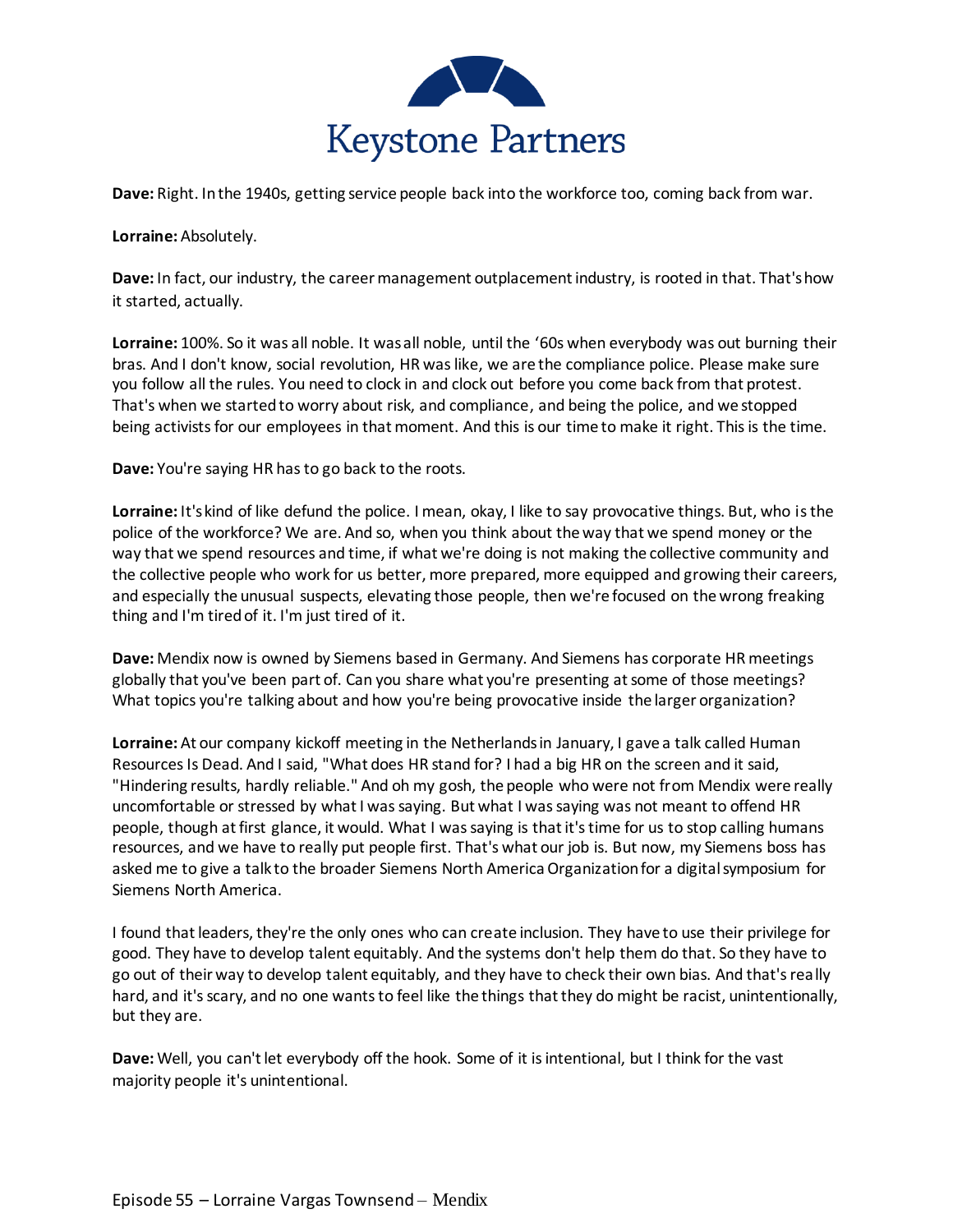

**Lorraine:** I think you're right. There are people who do it on purpose. Of course there's people who want to maintain the status quo because that serves us, us being white people. So unintentional bias is the hardest thing to uncover, and I found the perfect example to put in my talk for Siemens today. I recently came across this recruiting plan at Mendix where the hiring manager told my talent acquisition team to look for a coxswain as their ideal candidate. But you know what, I didn't know what a effing coxswain was. I had to Google it. It's the person on a rowing team, the one who sits at the front of the boat with the megaphone, in my imagination.

**Dave:** It's the person that doesn't row.

**Lorraine:** They don't row, and they yell encouragement and instructions or something to the rowing team. So they're like the motivational speaker of the boat.

**Dave:** They keep the timing, and when to speed up, and making sure that everybody's together and all those things, right?

**Lorraine:** Absolutely. Great skillset.

**Dave:** If anybody that wants to really understand it, read *Boys in the Boat*, which is a great book.

**Lorraine:** So where do you find coxswains? The top 10 schools for rowing, 5 of them are Ivy League schools. So the tuition for those schools is easily more than \$50,000 a year, not to mention dues and rowing club. You have to have access to water. You have to have money.

**Dave:** Right. You probably have rowed in high school, right?

**Lorraine:** 100%, yes. So by adding this coxswain requirement, we were unintentionally setting ourselves to hire someone who was wealthy, white, and probably male. And in fact, it's so unusual to have a person of color in a rowing team that there's a documentary that's coming out about it, it's called *A Most Beautiful Thing*. But it's so unusual that there's this all black rowing team and they're using it as a pipeline to get to colleges, to get to top universities. But I think that's what I'm talking about, you unintentionally exclude people who don't have access to your same social circles or who didn't grow up with the same advantages as you when you come up with this cool idea from your own background. It's not a bad idea, no one did that on purpose.

**Dave:** Right. That's great. Well, tell us a little bit more about Mendix. Tell us about your organization and the product. I think I understand, it's visual application software.

**Lorraine:** Yeah. So basically we democratize technology and make it so that anyone who has a problem that they need to solve can build apps to solve that problem. You do not have to be a programmer. I have built an app, I am definitely not a programmer. We're building an app also that Siemens is trying to use taking your temperature, asking the health questions about COVID, and assigning you a desk when you come to an office, if you're at an office that's opening, so that way we can do the contact tracing if somebody in the office comes back with COVID, then we can figure out who was in the office at the right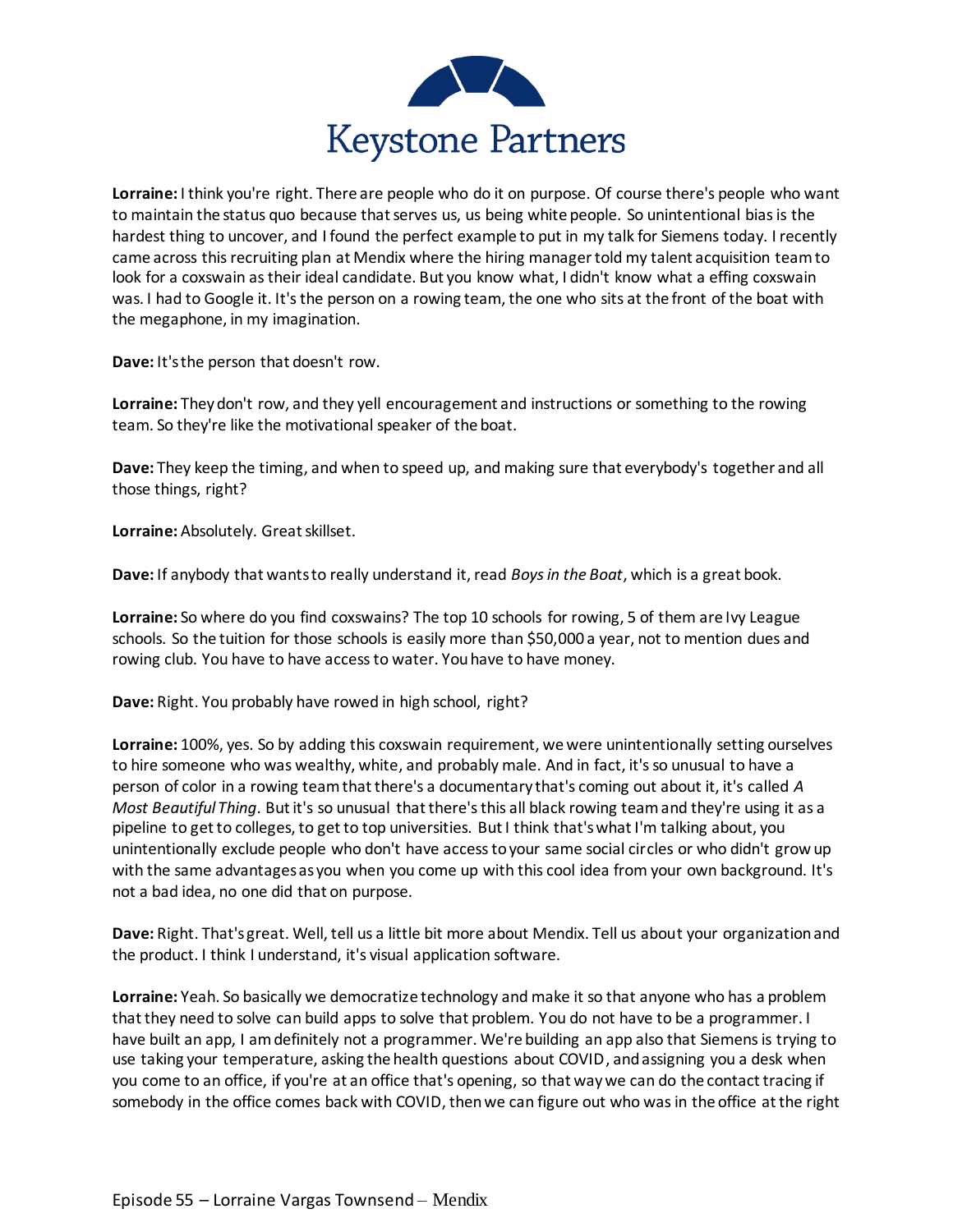

time. We just built an app for it in no time, ready to go. We're using it in our Dutch office, and when we open the office in Boston, we'll be using it there too.

**Dave:** Wow. So is your software being used in every industry?

**Lorraine:** Lots of leaders are going, hey, how can I unlock the data? An insurance company used our app to give you a life insurance quote by you taking a selfie, because taking a selfie can kind of say generally your age, if you look active or not. It takes your assumed data and comes up with a really quick quote for life insurance for you. And they built that on our app. And right now we're focusing on industrial, and we can really help Siemens and Siemens' customers with their digitization. So thinking about predictive maintenance on big machines in a manufacturing plant, building apps to help you know when to go service your machines, or how to keep things up and running that different industries can use over and over again. We have big customers because of our partnership with Siemens, and then we have small startup companies too. So anyone who needs to build an app can use Mendix.

**Dave:** That's amazing. How's the acquisition affected the culture of Mendix? It's two years now, and I know you came in during that process.

**Lorraine:**Overall it's been positive. I joined, we were 500 people, as of this week we're almost 900. And that's been 16 months that we've almost doubled our head count, in the midst of a crazy time too. We haven't stopped hiring. Siemens is very serious about their investment in us, which is amazing. We have a great culture. We have a tremendous Glassdoor rating. We just did an employee survey, 92% of our employees said we're a great place to work. 96% said that they are Mendix Blue, that's what we call our culture and values. And so it's really important for us to protect it.

**Dave:** Were you already pretty remote workforce already before COVID?

**Lorraine:** What's funny is that we were really not remote before, and for a tech company, that's a little bit bizarre. Siemens was more remote than Mendix really.

**Dave:** Wow, that's surprising.

**Lorraine:** It's bizarre. Our work really did get done by the informal connections in the hallway kind of thing. I made the decision to close the office on March 13th, and I felt resistance from my peers and uncertainty from my boss. And they were like, for a week or two? And I'm like, sure, sure. The office is shut. Sure, it's going to be a week or two.

**Dave:** Sure, then we'll talk.

**Lorraine:** And I think it's actually been so freaking cool to see how this has impacted the way that we work together because everybody's on a level playing field. But I think people are getting burned out, people like me who have toddlers who are insane monsters. I was coming to get on this podcast and she thought I was leaving the house to go to work, and that's what made her have this huge breakdown and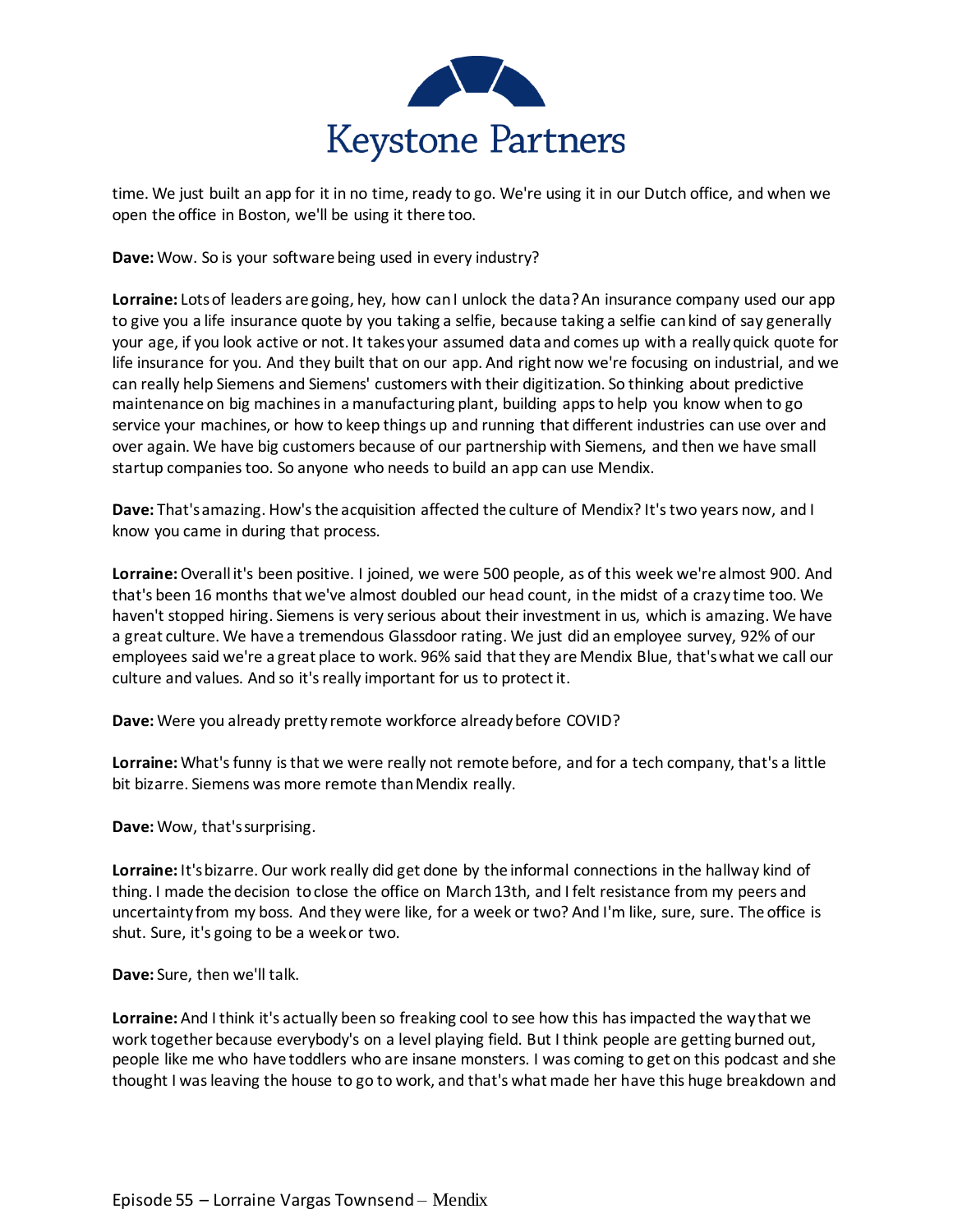

made me late to this. And I really don't know what will happen when I have to leave the house to go to work.

**Dave:** Right. Because we have new habits that she's getting comfortable with.

**Lorraine:** Yeah. I think it's going to be just as hard to reenter as it was to adjust to being home.

**Dave:** Yeah. What's your plans for that?

**Lorraine:** I suspect that we're going to start having round two of COVID. I think it will be a year before we actually get back to the office, honestly.

**Dave:** Isn't it amazing?

**Lorraine:** Because even if there's a vaccine at the end of this year, fingers crossed if that really happens, I just think getting it out to everybody, figuring out who's going to pay for it, what's going to…

**Dave:** Who's afraid to have the vaccine in the first wave? Some people might say, I'll wait and make sure it doesn't cause another problem. There's so many different things.

**Lorraine:** Exactly.

**Dave:** Boy, it's not going to be anything close to normal for a while.

**Lorraine:** It's so weird. It does feel almost normal in the Netherlands. And their kids have gone back to school, outdoor sports are allowed again, restaurants are open. I think people are mostly doing patio dining and stuff like that. And so you can come back to work, but most people just aren't. I think it's just personal responsibility and people thinking, how do we keep the risk low?

**Dave:** Yeah. Let's talk more about HR. Keystone produces The Hennessy Report in cooperation with NEHRA. And our question for you is, what advice would you give to somebody up and coming in the HR profession that might want to have a job like you someday?

**Lorraine:** Find your allies and fight the system. I was lucky, early in my career I had this leader who's a very big wig at Schneider Electric right now. I had just started working at Schneider, I was annoyed with their website and I was just like, I'm so stressed, because I came from Dell. Dell had awesome websites and awesome technology. And I could attract people to come work at Dell, and I could not attract people to come work at Schneider Electric. And I just want to give up. And he was like, "No, Lorraine. Don't give up. Let's fight the system. You fight it with me, I'll help you." I was just never afraid to call out the stuff that I thought was horrible. But I always did it with an ally.

**Dave:** You built that alliance of somebody that believed the same thing.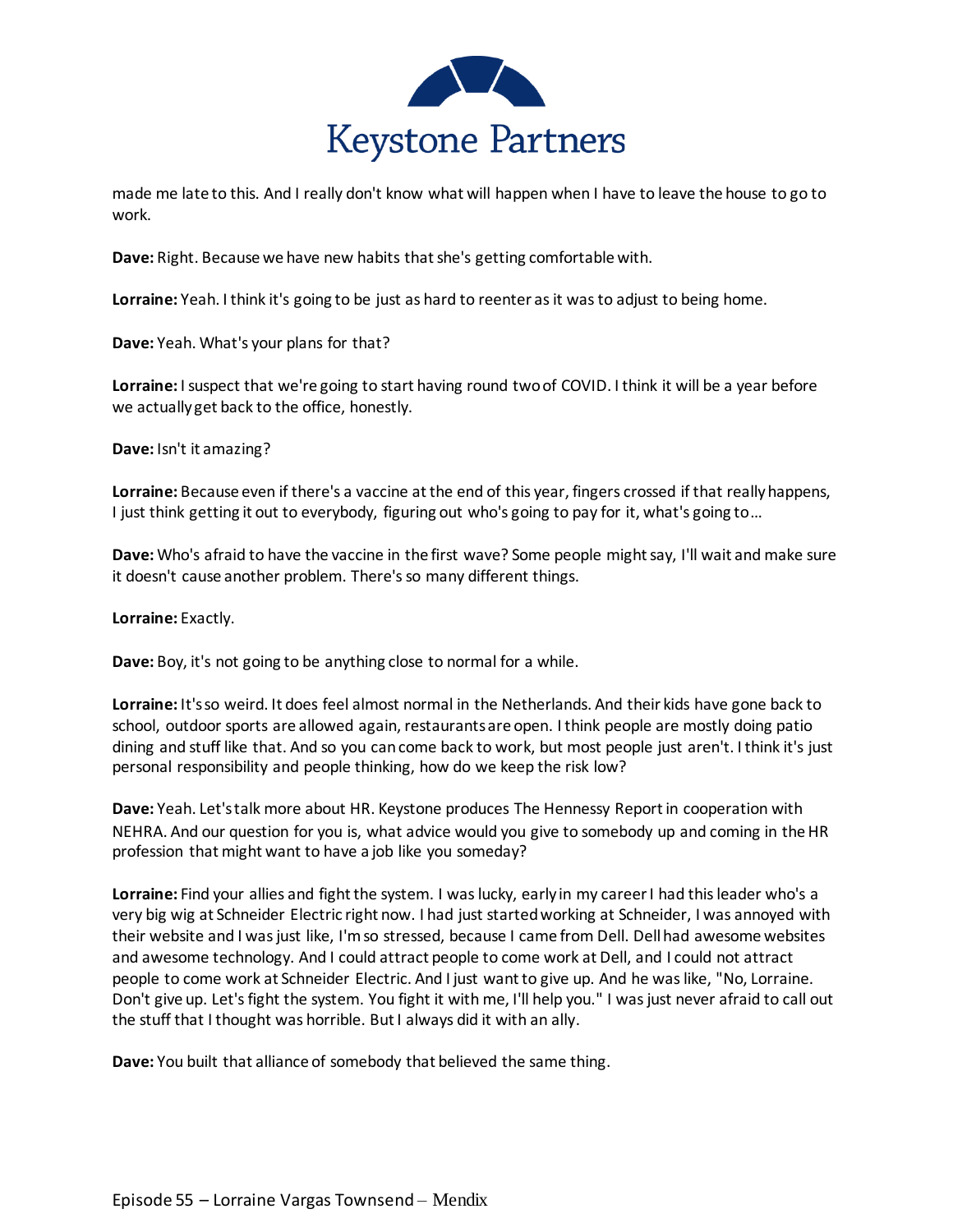

**Lorraine:** Right. Because if you do it without an ally, then you just look like an angry feminist, and nobody likes that. Fight the system, but find your allies.

**Dave:** Do both. That's great. Beth Grouse gave me this question, TripAdvisor. She was on that panel at Rapid7. What advice would you give to your 25 year old self, if you could write a letter to Lorraine at age 25, 30?

**Lorraine:** I had a really mean boss when I was 25. You can tell, okay, I'm 43 now, so I'm really opinionated and I just say what I'm thinking. And I did that too in my 20s until I had this boss, she really changed who I was at work and made me second guess myself. And that was negative. I would really have a strong talk with that little girl to say all those reinforcing messages that your momma gives you, I mean, hopefully your momma gives you these, you're so smart, you're so tough, you've survived so much. Don't let people hold you down. I needed that voice really strong at that time, because the things that I was fighting for were the right things. At the end of the day, I've always been an activist. I've always been a person who wants to fight for the underdog.

So, if it's hard in my bones that I need to go do it, then I just need to do it and everybody else be damned. I've been always the only woman in the boardroom kind of syndrome where you're just, okay, I need to speak out, but then you start asking yourself, should I say it this way? And if I say that ... And then by the time you figure out what you want to say, the moment has passed. So don't do that. And when you're in your 20s, if that starts happening, it's hard to break that.

**Dave:** Just like we can have really positive influences in our life, somebody that builds us up, there are people that can really set us back. You got to watch out for those people and get away from them.

**Lorraine:** Get away from them. Get away from them. No job is worth that person. If you really feel like you're being pushed down, you have to go.

**Dave:** Yeah. What else about HR do you want to see improved in general?

**Lorraine:** I think if we spend most of our time figuring out how to help people gain marketable skills, unabashedly invest in people, and especially the unusual suspects, and really tap into, what is the thing that really makes them passionate? What are their hidden strengths? What are their multipliers? That's one of the most impactful things that we could be doing as a profession for people. And as HR leaders, I think what we have to do is really take a strong look at how we're using HR business partners. I spend a lot of my time thinking an HR business partner isn't a real job, and I don't mean any disrespect to the people in those roles. But you spend a lot of your time trying to figure out how to keep those pesky managers out of trouble, how to deal with those problem employees, how to be the schoolmarm of the office, or the police.

The HR profession itself, especially for HR business partners, attracts a lot of those people who are like, I really want to help. I really like people and I want to help. A lot of times they're unknowingly or unwittingly helping by being an accomplice to a system that's broken or to processes that are not fair. But this is the thing that they've always known and this is the way HR has always done it, and so this is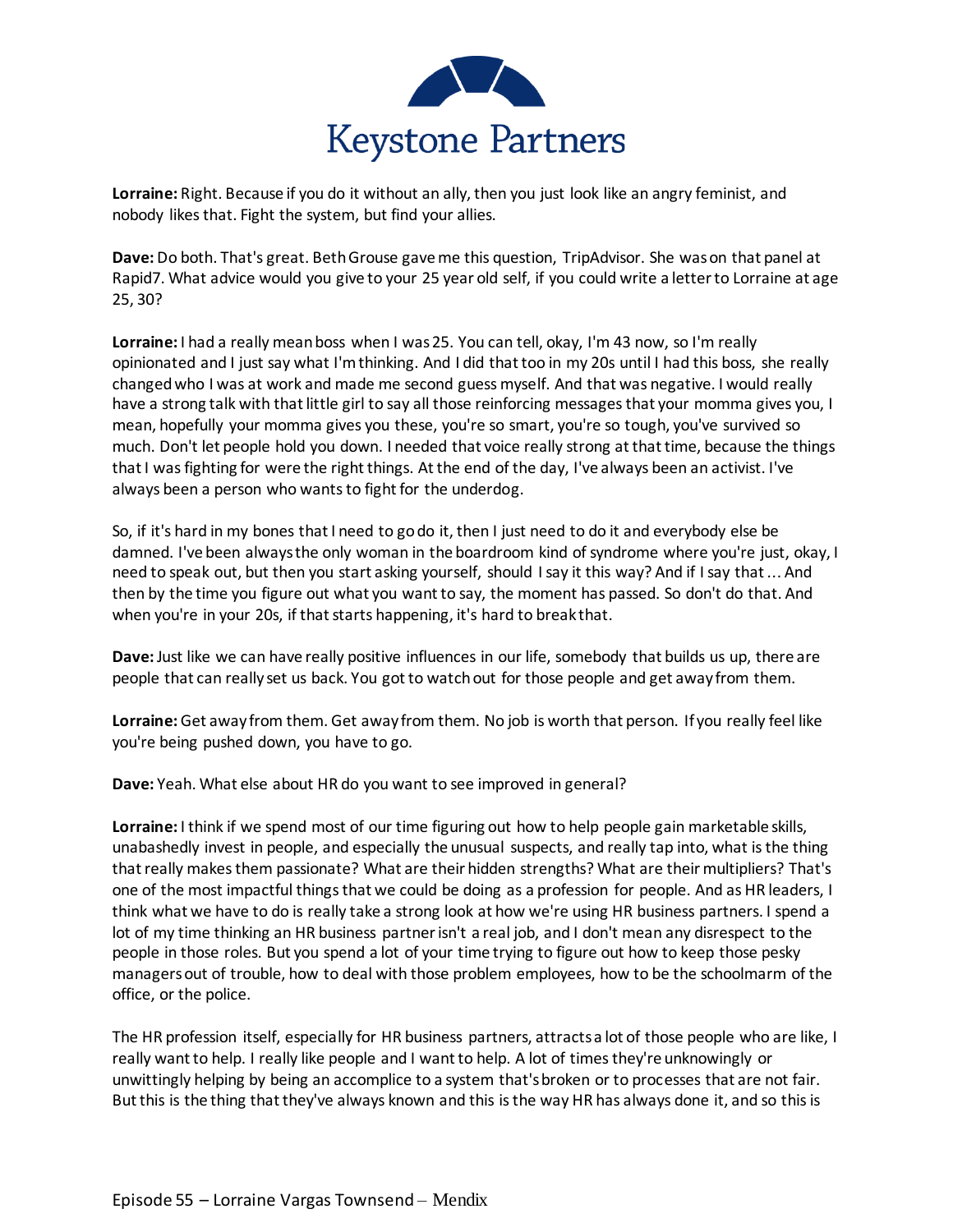

what they continue to perpetuate. And I think if we just spent all of our money turning HR business partners into full time coaches for people managers, and we taught people managers just how to be the best versions of themselves, they would create the culture and create the kind of growth mindset at any organization, and they would be the ones helping you to grow people's marketable skills.

**Dave:** Isn't it interesting, I like that. So turn them into coaches of the people managers, is what you're saying. That should be…

**Lorraine:** Yeah, 100%. And I also think you should throw away your L&D Department. And I think you should spend all that money in building up coaches, internal coaches, who really do sit with people. Because I've led executive development before, I've led L&D organizations. Everyone walks away happy, you get the cookie scores. How were the cookies and milk? They were great. And then you go, oh, I did a great leadership program this week. But when you look down the road, you still have shitty leaders or your leaders aren't changing their behavior. So what really changes someone is having a real coach who helps them, who walks through their life with them, who really understands how their team is performing and how to drive team performance.

**Dave:** And the accountability aspect, measuring, right?

**Lorraine:** 100%, yeah. Every leader in your company has the coach, and they are just becoming better and better. That's the secret sauce to having the best company on the planet.

**Dave:** That's great stuff.

**Lorraine:** I don't want to have good enough people managers anymore, because those are the people who can really screw up your system or make it great. I only want to have the best people managers in the software industry, in my business.

**Dave:** I really like it. In that model, how would all the employee relations, the other stuff you talked about, what HR business partners do, where would that get done?

Lorraine: We have to have that 1-800 number in case someone is getting sexually harassed or something's really going wrong. But if we spend all of our time really building the best people managers in the world, if that's really your mission, then you won't have employee relations issues. Being a people manager, I think people don't take it as seriously as they need to. Because you are in charge of making people's lives good or bad at work, you can be the horrible boss that I had…

**Dave:** Right, I was just thinking that.

**Lorraine:** ... or you can be the greatest bosses. Right?

**Dave:** Right.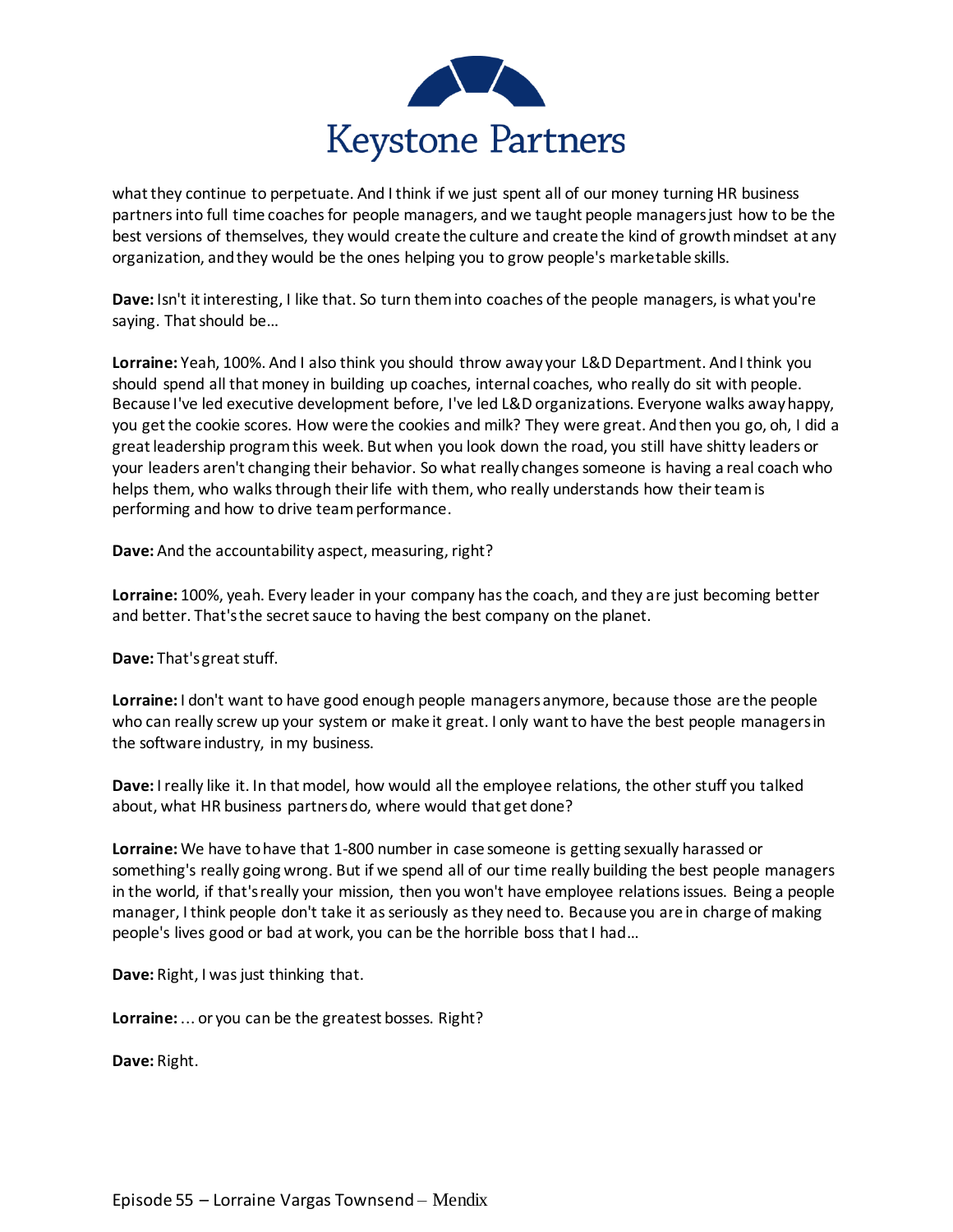

**Lorraine:** And so it's a big responsibility. You want to be the leader who sends all your people home feeling really energized and ready to come back and kick ass tomorrow.

**Dave:** Yeah. When organizations have a lot of really talented people that go on and do other things, it helps that organization attract new people, because those people become ambassadors of that organization being a great place to be from.

**Lorraine:** Yeah. I started doing exit interviews with people a year after they left the organization. So they're really settled in their new job, they have gotten through whatever the thing was that triggered them to leave. And it's been so eye opening for me and so great, because they really do give you insights about what's going well or what's going wrong in your culture. And I think even having a conversation and being asked that far out also makes people ambassadors after they leave.

**Dave:** It's not just that one phone call on the day they leave.

**Lorraine:** Yeah, here's how you get your Cobra.

**Dave:** Yeah. What's the kindest thing anybody's ever done for you professionally?

**Lorraine:** I had a male colleague who went to our leader and pointed out that I was being paid a lot less than him, even though we had the same qualifications, the same background. This was early in my career. I knew that I was making 48% of what that guy was making. And side by side, we work at different competitors, we had exactly the same jobs, we were the same age, and I was paid half of what he was paid. I knew and I had already tried to address it, and I just couldn't make any traction on it. And when he went to talk to our leader to be like, hey, I see what you're doing. That's when I started getting some kind of hefty increases. So having that ally not only put some money in my pocket, but it also opened my eyes to what people with privilege could do if you use it for good.

**Dave:** Good. And pay equity, do you want to talk a little bit about that issue, because it's been something that's been a big concern of a lot of people?

**Lorraine:** Really, if we stop trying to do this false thing called a meritocracy where we do performance reviews at the end of every year and then give every performer a shitty 3% increase, and we start paying what the market demands for every position, paying people for what their mastery of their role is, then we kind of get away from the conversation about pay equity. But in every role I've ever had, my very first stop as an HR business partner or leader in a particular place is to start pulling the report to say, okay, where are my women? The people of color? And where's anyone who's not part of the in crowd, and how do I be aggressive and addressing their pay?

Because there's nothing I hate more than an HR person who says, well, I can only give you a 15% increase because that's the maximum of what our system will allow. I know that that's bullshit. This is just part of being an ally. I have a position of power now, and so I have the ability to route that stuff out and go address it without reservation, and without hesitation, and without excuses. And so I hope that anyone in my seat would be doing the same thing.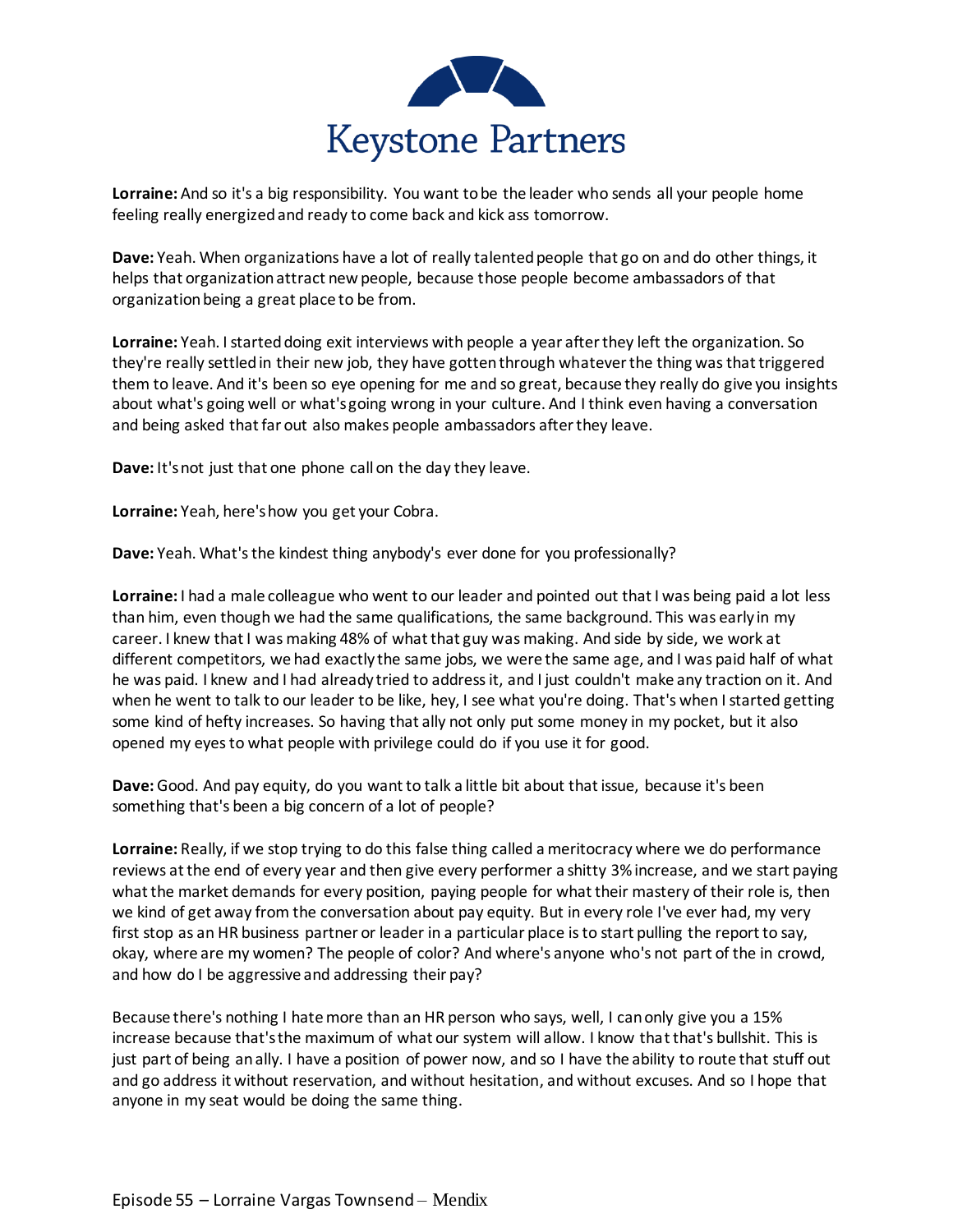

**Dave:** You see it as the responsibility of your function.

**Lorraine:** Yes I do. And if that's not our responsibility, then I don't know why you need us.

**Dave:** Exactly. Exactly. What's the greatest show, performance, musical event you've ever seen?

**Lorraine:** I am the biggest Hamilton fan. I love Alexander Hamilton so much because he's an immigrant. And I love Lin-Manuel Miranda's production, basically the fact that the whole cast is people of color. I think it's just incredible. It just gives me so much joy. I've already seen it like four times.

**Dave:** And I'm sure you've seen it on Disney+ as well.

**Lorraine:**Obviously. Yes. Yes. And my daughter sings, "I'm not throwing away my shot," all the time. So I'm also influencing her.

**Dave:** If you could go to dinner with any person living or somebody from history, who would it be and why?

**Lorraine:** No, this is an easy one for me, it would be my brother and sister. I'm so lonely for my family in Texas, and I just feel like I'm never going to get home again. My brother, and sister and I are…

**Dave:**Oh, because of COVID you haven't had a chance to see them for half a year.

**Lorraine:** Right. And I normally go to Texas every two or three months, and I usually also take a sibling trip in the summer. That's no kids, no spouses, just the three of us. We're really best friends.

**Dave:** Wow, that's great.

**Lorraine:** And so I'm just missing them like crazy.

**Dave:** That's awesome. Lorraine, this has been so much fun having you as a guest on the podcast. Look forward to seeing you again in person someday soon.

**Lorraine:** Me too.

**Dave:** Hopefully.

**Lorraine:** I hope that happens. That would be great.

**Dave:** Thank you so much.